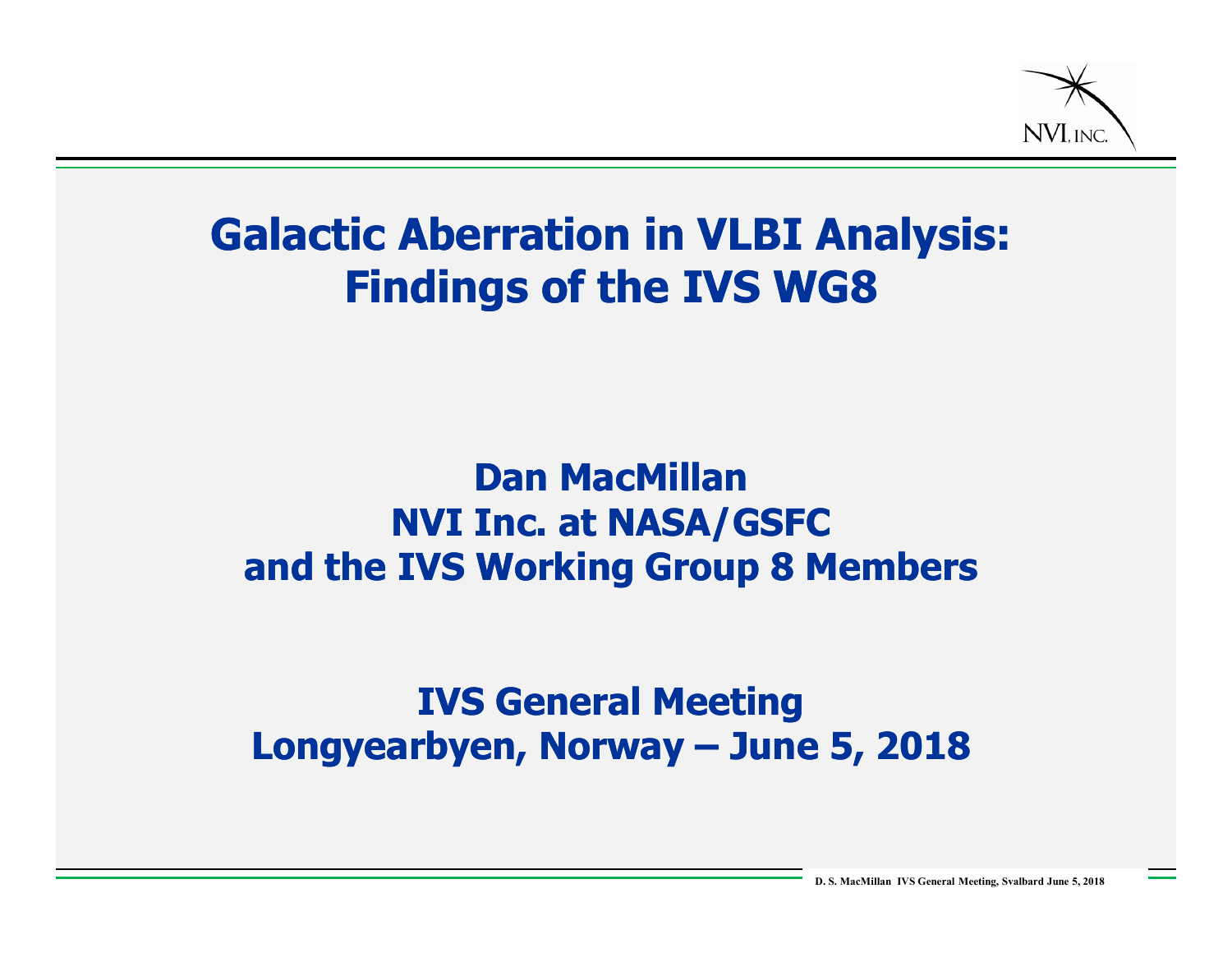#### **WG Members**



Dan MacMillan<sup>1</sup>, Alan Fey<sup>2</sup>, John Gipson<sup>1</sup>, David Gordon<sup>1</sup>,

Chris Jacobs<sup>3</sup>, Hana Krásná<sup>4</sup>, Sebastien Lambert<sup>5</sup>,

Chopo Ma<sup>6</sup>, Zinovy Malkin<sup>7</sup>, Oleg Titov<sup>8</sup>,

Guangli Wang<sup>9</sup>, Minghui Xu<sup>9</sup>, Norbert Zacharias<sup>2</sup>

1NVI, Inc. at NASA Goddard Space Flight Center, United States 2United States Naval Observatory, Washington DC, United States 3Jet Propulsion Laboratory, Pasadena, California 4Technische Universität Wien, Vienna, Austria 5Paris Observatory, SYRTE, Paris, France 6NASA Goddard Space Flight Center, United States 7Pulkovo Observatory, St. Petersburg, Russia 8Geoscience Australia, Canberra, 2601, Australia 9Shanghai Astronomical Observatory, Shanghai, PR China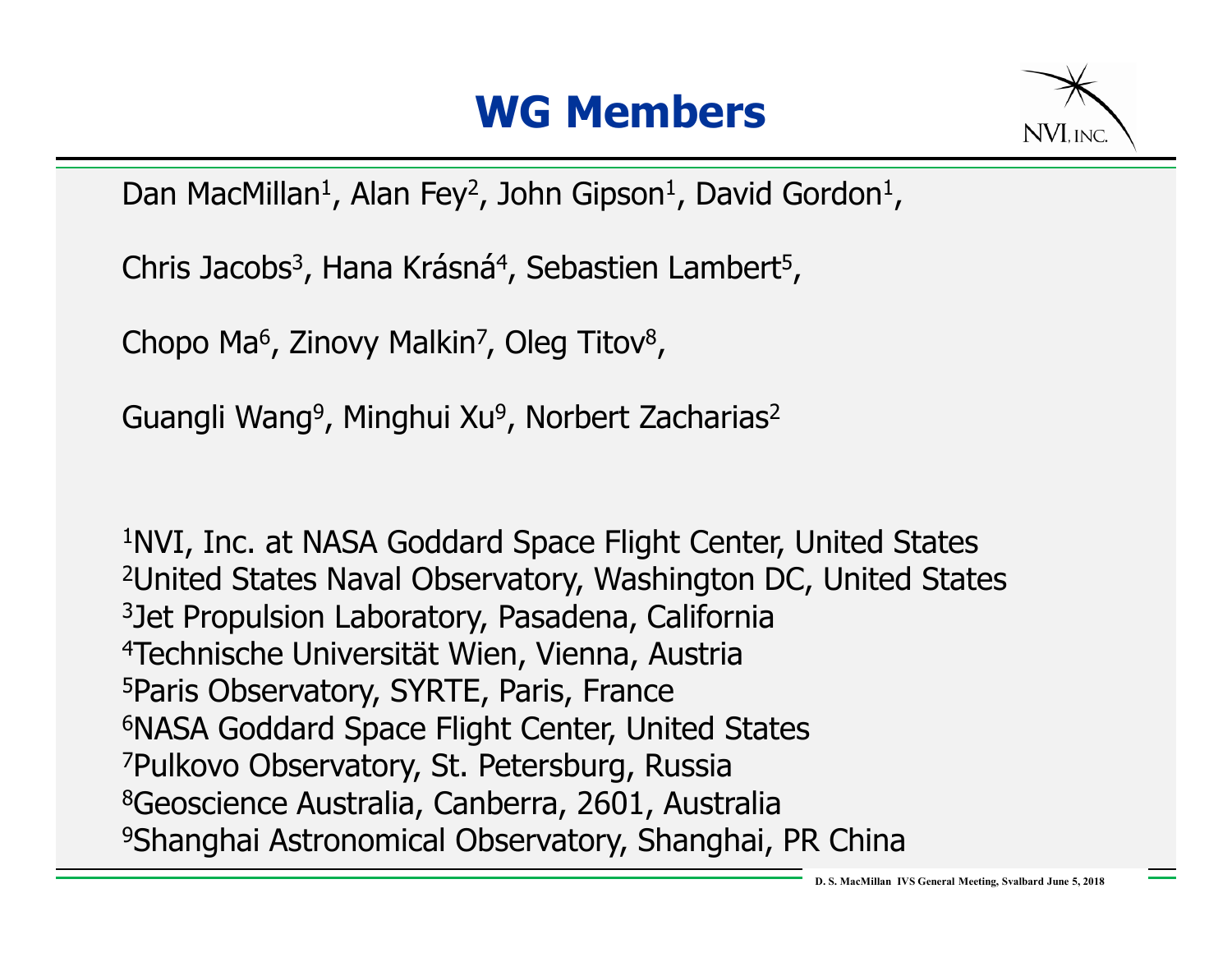**Overview**



- What is secular Galactic aberration?
- Working group charter
- How is GA estimated?
	- Geodetic VLBI
	- Galactic astronomy
- Estimates from WG
- Recommendation
- Effects of GA (EOP, source position)

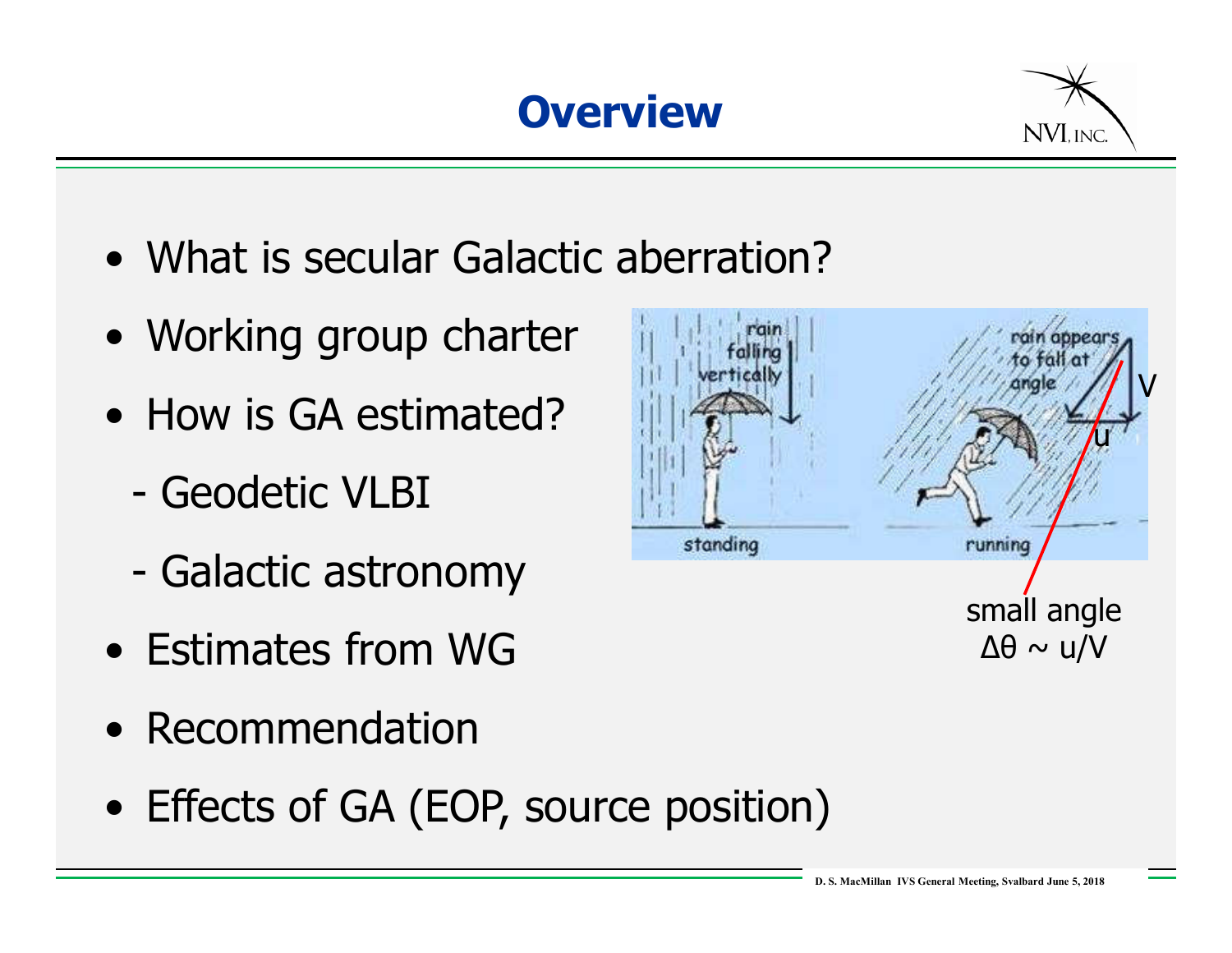## **What is Secular Galactic Aberration?**



NVI, INC.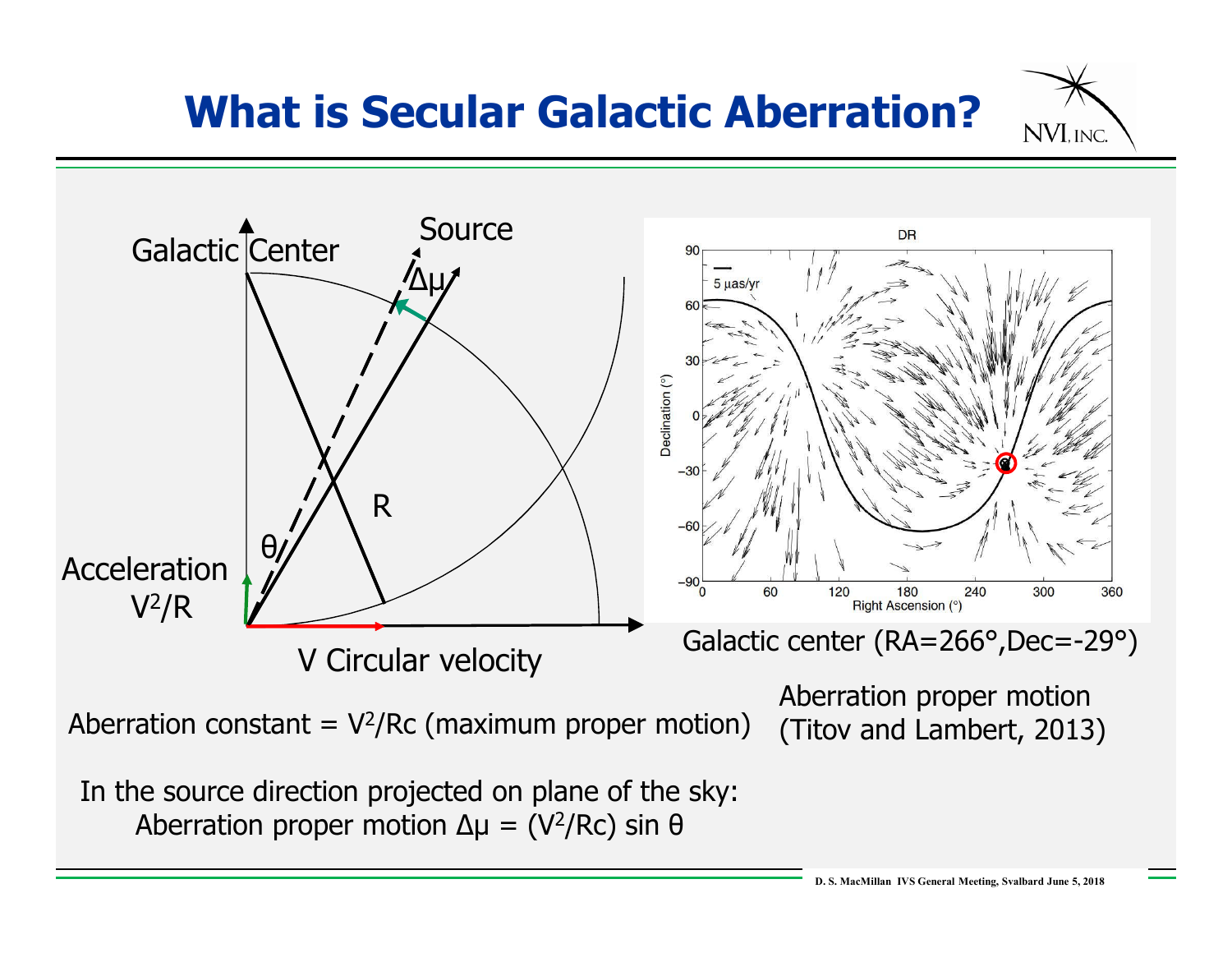## **Observed Proper Motions**



Proper motion field computed from site position time series (RA and DEC uncertainties < 50 µas/yr)

- Observed proper motions: as large as a few hundred  $\mu$ as/yr - mainly caused by source structure.
- Systematic galactic aberration proper motions < 6 µas/yr

NVI, INC.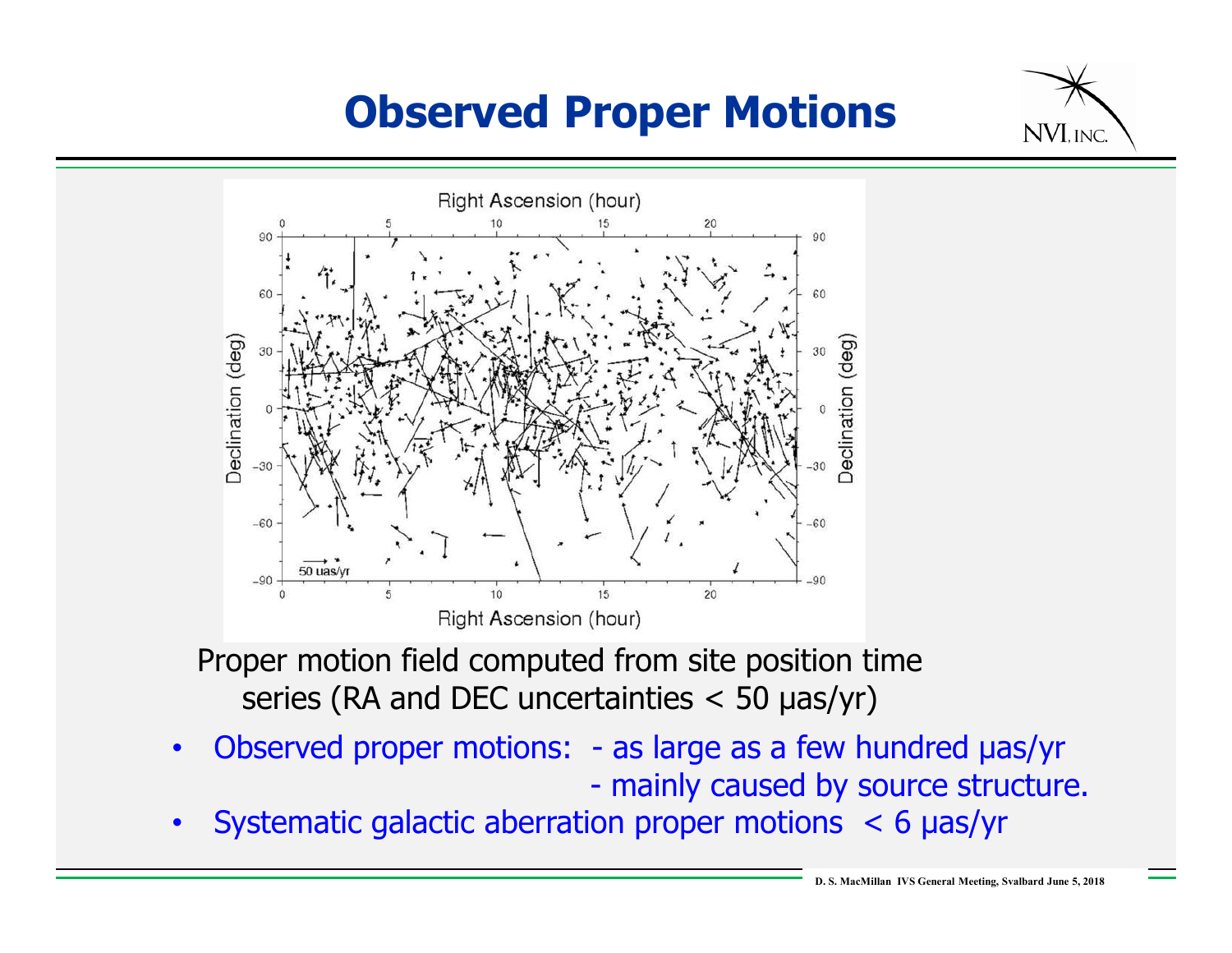

1. Determine an a priori secular aberration drift model for analysis

- Aberration systematic significant relative to the CRF noise floor (40 µas for ICRF2)
- Systematic drift of  $\sim$ 5 µas/yr => 100 µas after 20 years
- Aberration estimates from both geodetic VLBI and astrometric VLBI galactic measurements are available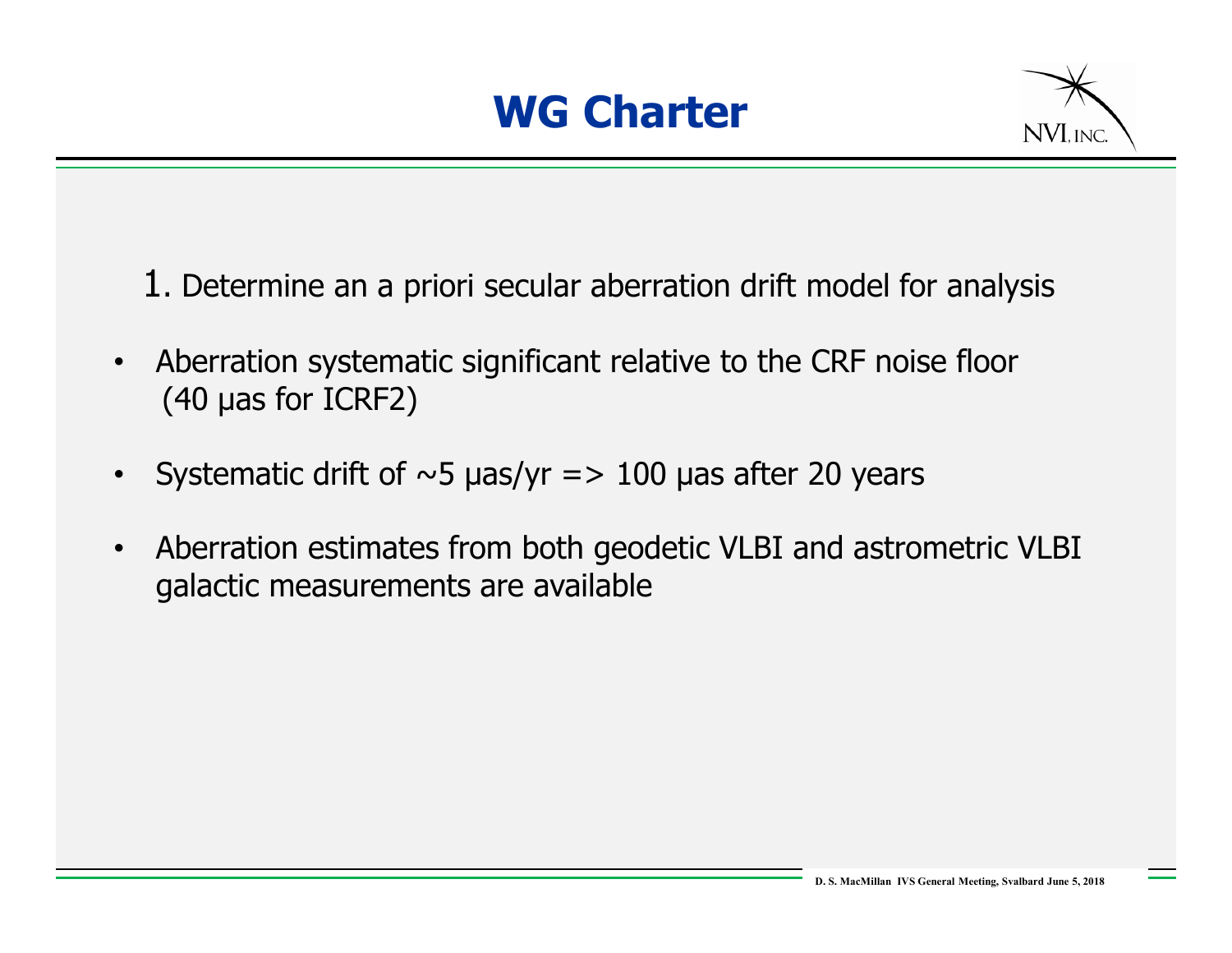

- 2. Investigate significance of the non-galactic center components of the geodetically estimated aberration acceleration vector A
- Non-galactic center components  $<$  25% of amplitude of A
- Investigated dependence on: 1) sessions used, 2) sources included, 3) parametrization of solutions
- Further investigation of possible physical means of producing nongalactic center acceleration is needed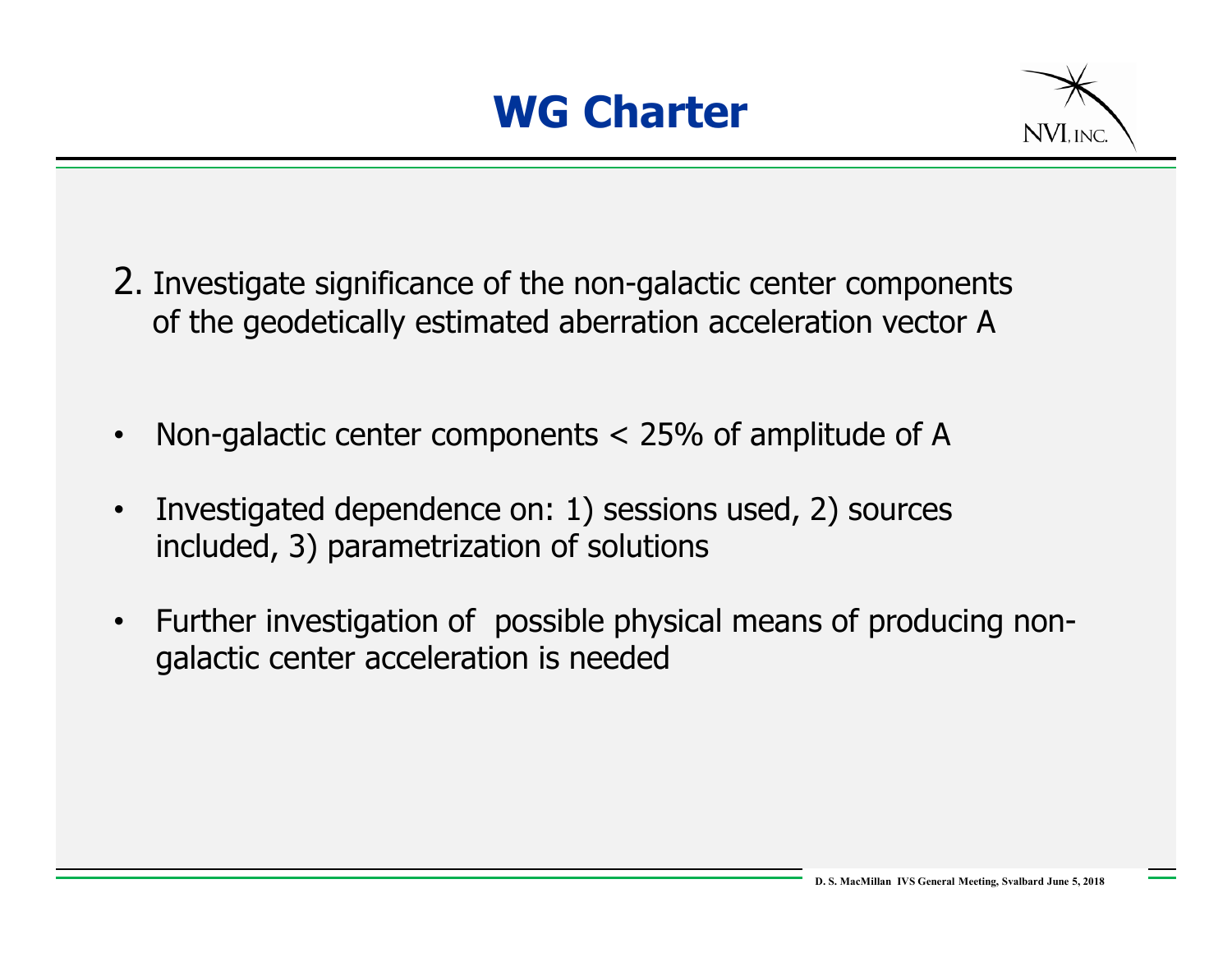

3. Consider redefinition of the ICRS to account for aberration

- Not possible for IVS this would have to be done of IAU
- Not necessary simply apply aberration correction as other models are applied in analysis (e.g., annual aberration, precession)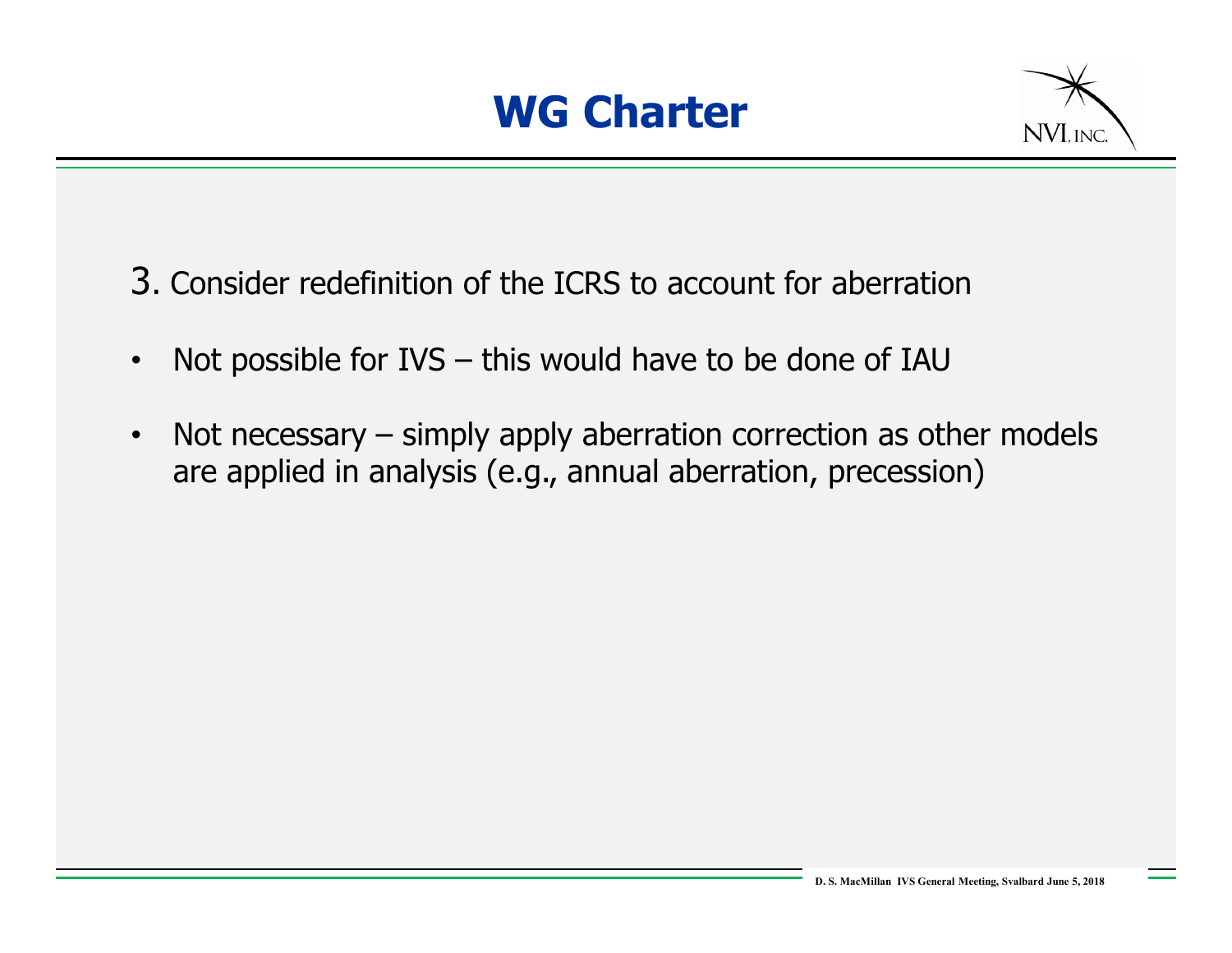#### **Aberration from Galactic Astronomy**NVI, INC.

Galactic Astronomy using VLBI observations of Galactic masers

VLBI measurements:

- VLBA, EVN, VERA networks  $\approx$  136 masers (2016), 18 masers (2009)
- Masers in high-mass star-forming regions
- Trigonometric parallaxes and proper motions are measured

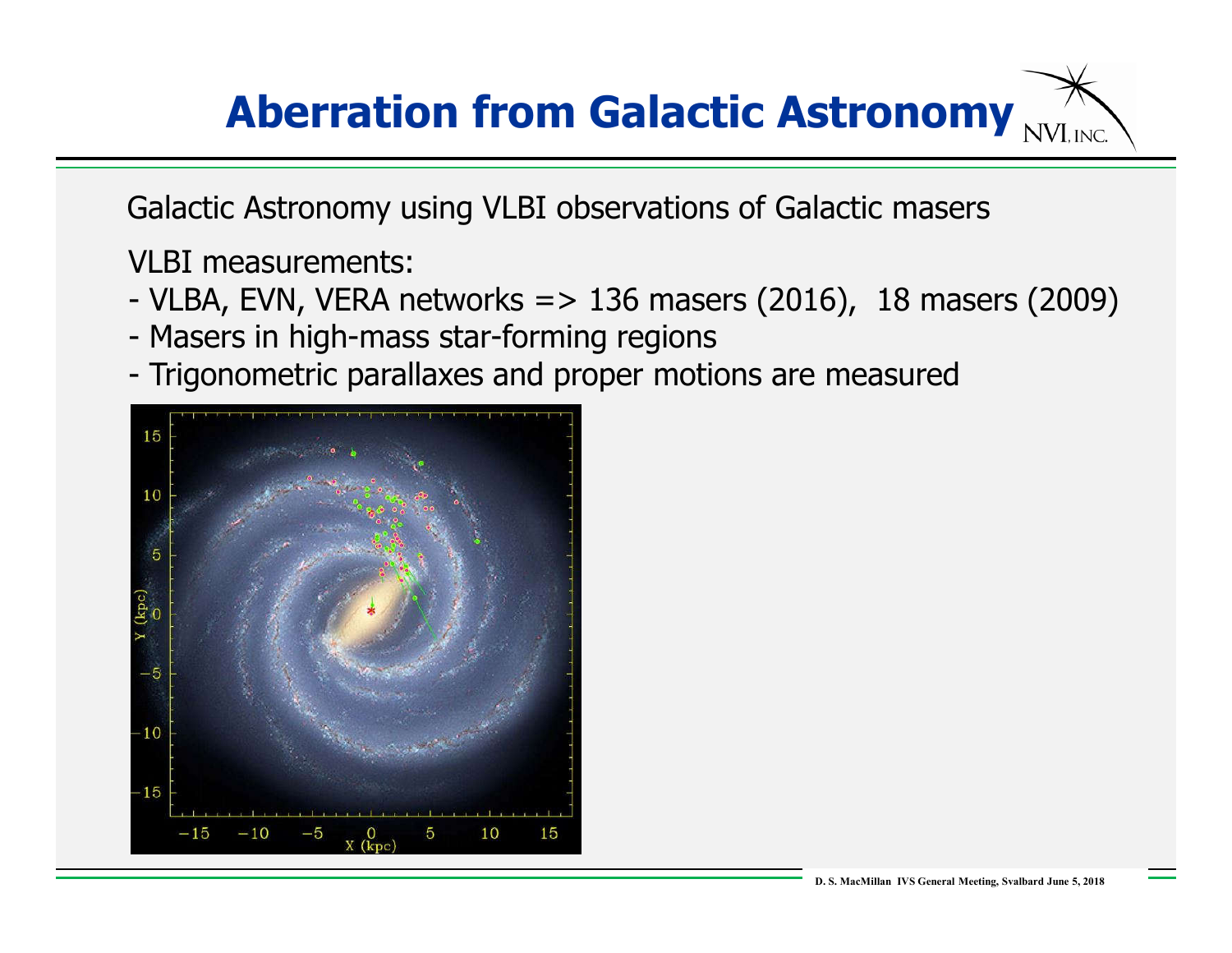



Figure 1. Rotation curve of the Galactic disk. Measure maser values of V and R are also plotted. (Rastorguev et al., 2016)

Modeling of the Galaxy: Parameters include  $R =$  radial distance (kpc) to the Galactic center  $V =$  circular rotation speed (km/s)

> At Solar system barycenter R=8.30 kpc V=246 km/s

Aberration constant  $A = V^2/RC$ 

$$
=
$$
 A = 4.8  $\mu$ as/yr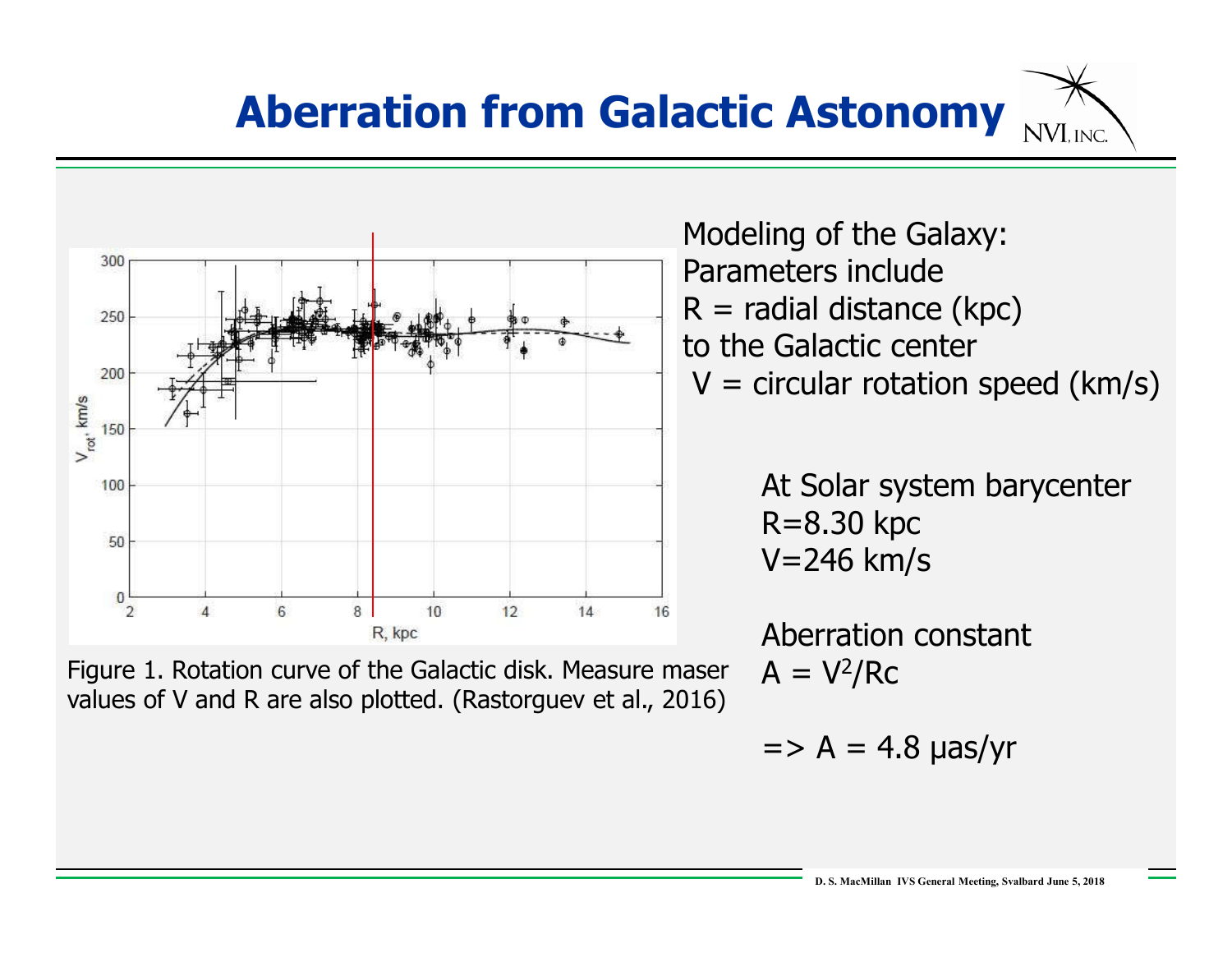

|                          | $A_G$  | $\sigma$ | $\overline{\mathsf{v}}$ | $\sigma$ | R    | $\sigma$ | $#$ masers |
|--------------------------|--------|----------|-------------------------|----------|------|----------|------------|
|                          | µas/yr |          | km/s                    |          | kpc  |          |            |
| <b>Reid (2009)</b>       | 5.4    | 0.8      | 254                     | 16       | 8.40 | 0.60     | 18         |
| <b>Brunthaler (2011)</b> | 5.1    | 0.3      | 246                     | 7        | 8.30 | 0.23     | 18         |
| <b>Honma (2012)</b>      | 4.9    | 0.6      | 238                     | 14       | 8.05 | 0.45     | 52         |
| <b>Reid (2014)</b>       | 4.8    | 0.3      | 240                     | 8        | 8.34 | 0.16     | 103        |
| <b>Rastorguev (2016)</b> | 4.8    | 0.3      | 238                     | 7        | 8.24 | 0.12     | 136        |

weighted mean =  $4.9\pm0.17$  µas/yr weighted  $rms = 0.2$   $\mu$ as/yr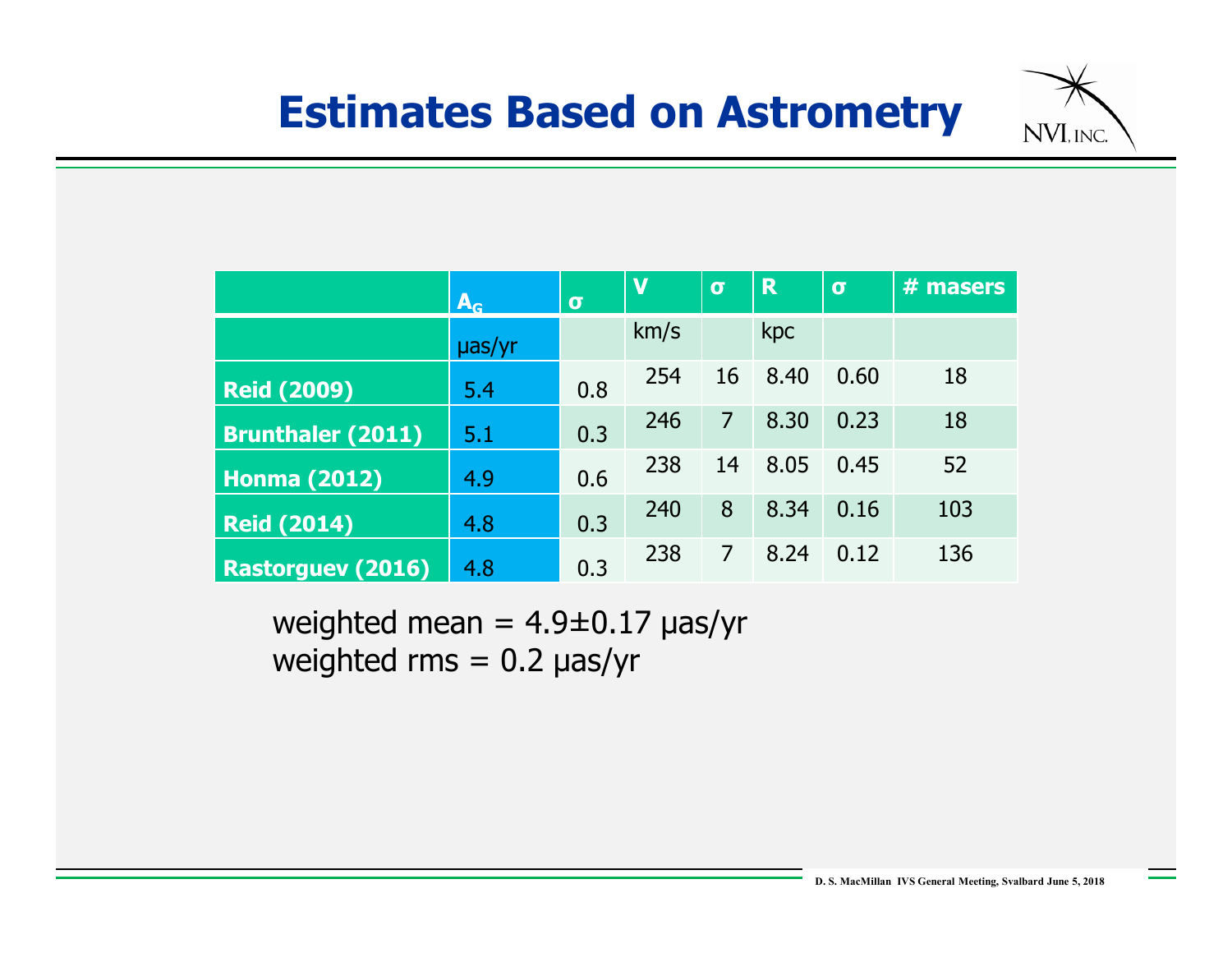# **Aberration from Geodetic VLBI**



- 1) Global estimation of aberration vector (effect on source positions) [MacMillan, Xu et al.]
- 2) Estimation of proper motions from source position time series + Estimation of A from proper motions [Titov and Lambert]
- 3) Global estimation of scale factors F for each source + Estimation of A from scale factors F [Titov and Krasna]

**NVI.INC**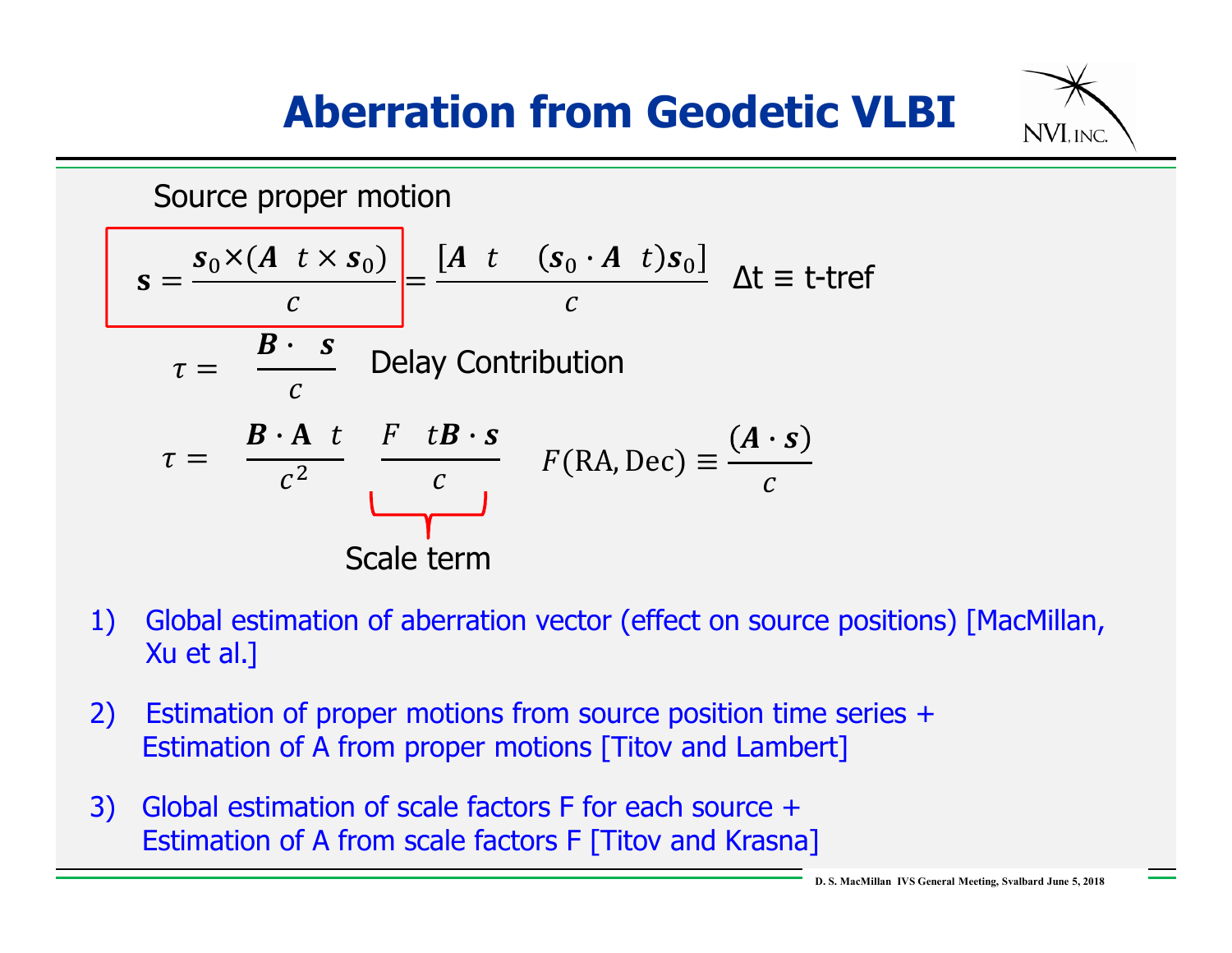# **Estimates from Geodetic VLBI**



|                                 |           | $\mathbf{A}_{\mathsf{G}}$ | $\sigma$ | <b>A</b>    | $\sigma$ | <b>RA</b> | $\sigma$       | <b>DEC</b> | $\sigma$ |                     |
|---------------------------------|-----------|---------------------------|----------|-------------|----------|-----------|----------------|------------|----------|---------------------|
|                                 |           | uas/yr                    |          | $\mu$ as/yr |          | deg       |                | deg        |          |                     |
| <b>Titov&amp;Lambert (2011)</b> | 1990-2010 | 6.3                       | 1.4      | 6.3         | 1.5      | 263       | 11             | $-20$      | 12       | C/S, time series    |
| <b>Titov&amp;Lambert (2013)</b> | 1979-2013 | 6.4                       | 1.1      | 6.4         | 1.1      | 266       | $\overline{7}$ | $-26$      | 7        | C/S, time series    |
| Xu (2013)                       | 1980-2011 | 5.2                       | 0.5      | 5.8         | 0.5      | 243       | $\overline{4}$ | $-11$      | 4        | C/S, global         |
| Xu (2017)                       | 1980-2016 | 6.0                       | 0.3      | 6.1         | 0.3      | 271       | 2 <sup>1</sup> | $-21$      | 3        | C/S, global         |
| <b>MacMillan (2014)</b>         | 1979-2014 | 5.3                       | 0.4      | 5.6         | 0.4      | 267       | $\overline{4}$ | $-11$      | 6        | C/S, global         |
| <b>MacMillan (2017)</b>         | 1979-2016 | 5.7                       | 0.3      | 5.8         | 0.3      | 273       | 3 <sup>1</sup> | $-22$      | 5        | C/S, global         |
| Titov&Krásná (2017)             | 1979-2016 | 6.0                       | 0.3      | 6.1         | 0.3      | 260       | $\overline{2}$ | $-18$      | 4        | VieVS, global       |
| Titov&Krásná(2017)              | 1993-2016 | 5.4                       | 0.6      | 5.4         | 0.6      | 273       | $\overline{4}$ | $-27$      | 8        | VieVS, global       |
| Titov&Krásná (2017)             | 1979-2016 | 5.1                       | 0.3      | 5.2         | 0.3      | 281       | 3              | $-35$      | 3        | VieVS, global/scale |
|                                 |           |                           |          |             |          |           |                |            |          |                     |

weighted mean =  $5.6 \pm 0.13$  µas/yr weighted  $rms = 0.4 \text{ }\mu\text{as/yr}$ , Galactic center:  $RA = 266.4$  deg,  $DEC = -28.9$  deg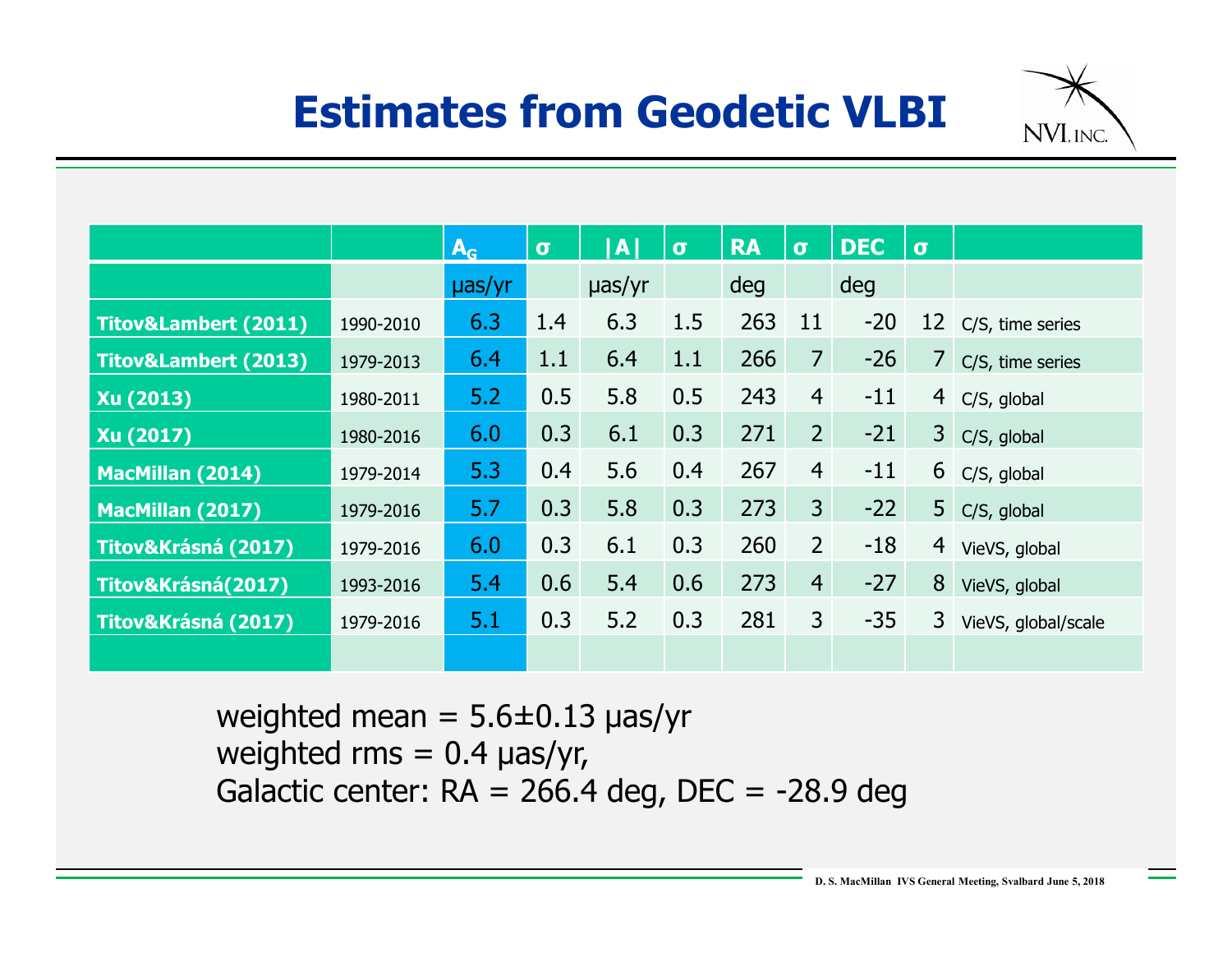#### **Recommendation**



Possible Options:

- 1) Geodetic VLBI weighted mean
- 2) Galactic astronomy weighted mean
- 3) Average of 1 and 2

Self-consistency => Geodetic VLBI value of should be used

Recommended value  $A_G = 5.6$  µas/yr for geodetic analysis and specifically for the ICRF3 solution

#### Aside:

1) The IAU (1985) recommended values of R = 8.5 kpc and V = 220 km/s need to be revised. Inconsistent with recent galactic astronomy 2) => a value of  $A_G = 4.0$  µas/yr inconsistent with geodetic VLBI.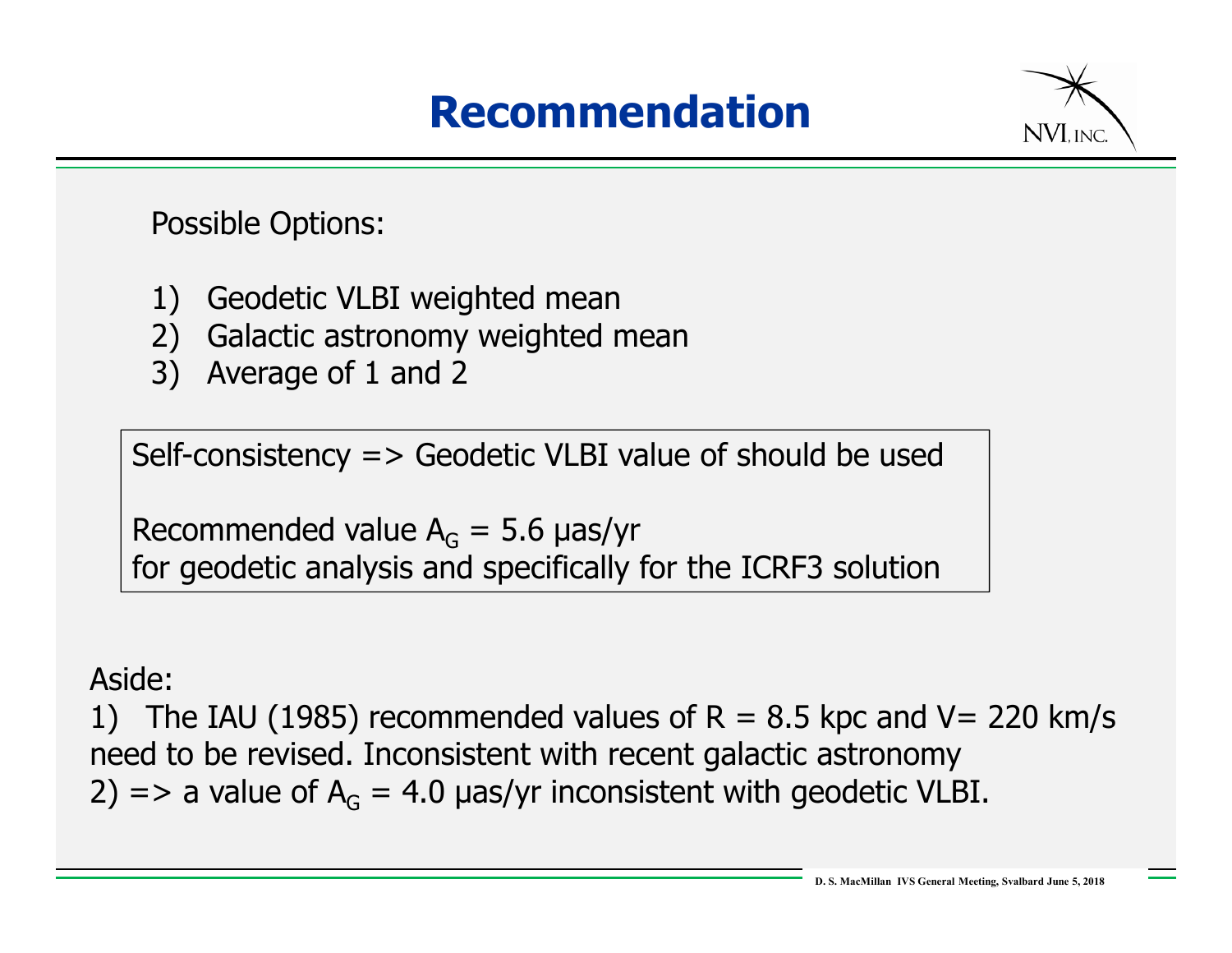## **Aberration Effect on EOP**



#### Effect of Applying aberration (5 µas/yr) on EOP

| <b>Uniform nnr source</b><br>constraints | <b>Offset</b><br>(2014.0) | <b>Rate</b><br>(per year) | <b>WRMS</b> |
|------------------------------------------|---------------------------|---------------------------|-------------|
| $X$ -pole ( $\mu$ as)                    | 0.43                      | $-0.14$                   | 1.84        |
| Y-pole (µas)                             | 2.91                      | 0.09                      | 1.53        |
| UT1 $(\mu s)$                            | 0.14                      | 0.01                      | 0.10        |
| Psi (µas)                                | $-1.27$                   | $-0.08$                   | 3.36        |
| $Eps$ (µas)                              | $-0.18$                   | $-0.46$                   | 2.75        |

| <b>Weighted nnr</b> | <b>Offset</b> | <b>Rate</b> | <b>WRMS</b> |
|---------------------|---------------|-------------|-------------|
| source constraints  | (2014.0)      | (per year)  |             |
| $X-pole$ (µas)      | $-0.02$       | $-0.15$     | 1.86        |
| Y-pole (µas)        | 2.81          | 0.08        | 1.53        |
| UT1 $(\mu s)$       | 0.21          | 0.01        | 0.10        |
| Psi (µas)           | $-6.49$       | $-0.08$     | 3.36        |
| $Eps$ (µas)         | $-15.3$       | $-0.46$     | 2.75        |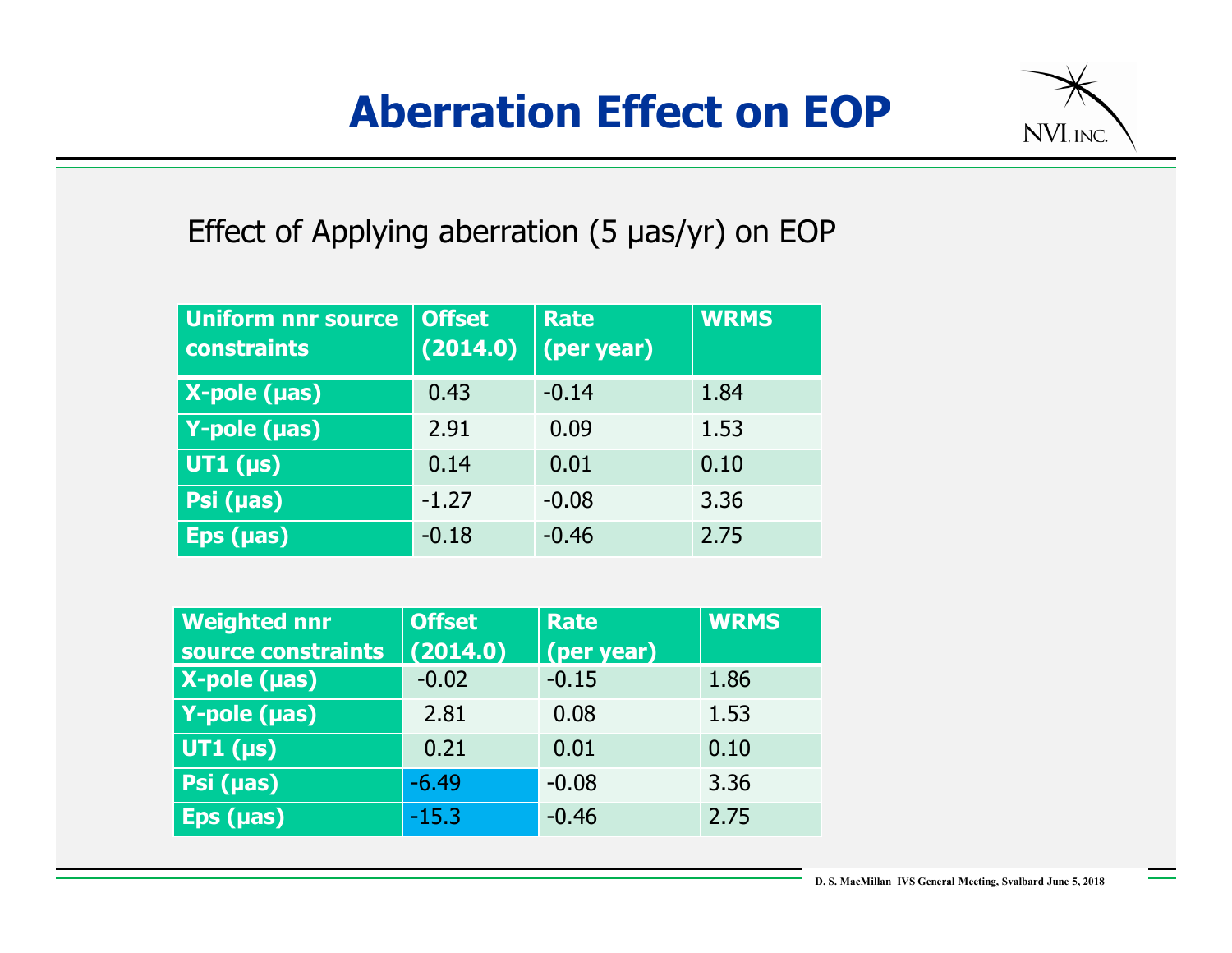#### **Aberration Effect on Source Positions**NVI, INC.



**D. S. MacMillan IVS General Meeting, Svalbard June 5, 2018**